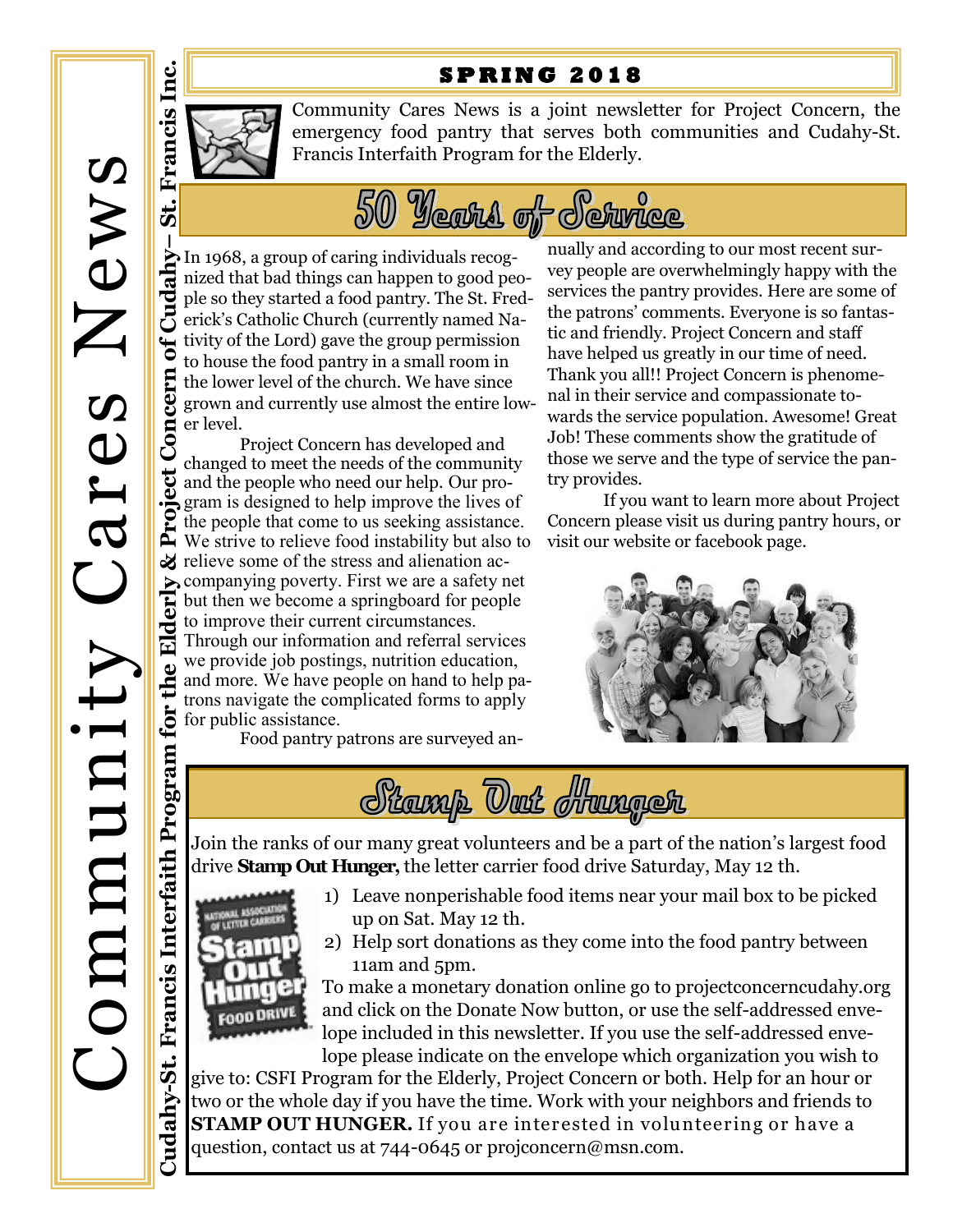## **PROJECT CONCERN OF CUDAHY-ST. FRANCIS**

**Our Goal** is to help people in need, meeting emergency basic needs and provide a bridge/ safety net to help them become self-sufficient.

Phone: 414-744-0645

Fax: 414-744-0645

Email: [projconcern@msn.com](mailto:projconcern@msn.com)

Text:

## Mailing Address:

P.O. Box 100093 Cudahy, WI 53110-0093

## Location:

4611 S. Kirkwood Ave, Lower Level of the Nativity of the Lord Parish Cudahy, WI 53110

## Hours of Operation:

Monday 9:00 am to Noon 3:00 pm to 6:00 pm Wednesday 9:00 am to Noon Friday 9:00 am to Noon 1<sup>st</sup> Saturday of the month 9:00am to 11:00 am

By appointment

Wednesday & Friday from 12:30pm to 2:30pm

Website: projectconcerncudahy.org

## Like us on Facebook:

Project Concern of Cudahy-St. Francis

## Food Pantry Services:

- **Emergency food in collaboration with** Hunger Task Force.
- **Shopping for clothing, household** items, toys and more.
- ◆ Personal care products.
- Information and referral services.
- Birthday cake mix and gift for children
- Seasonal programs:

School Supplies for students. Special holiday food baskets Holiday gift program for children

All services are provided free of charge.

# Dropping off Donations?

Project Concern welcomes your donations of gently used clothing, household items, toys, books and bedding. The pantry appreciates your donation. Please keep in mind we do not accept mattresses, large pieces of furniture, items that are broken, missing pieces, stained, torn or containing hazardous materials.

Please only drop off donations when our facility is open. Items left outside can be damaged by the weather and pose a hazard to anyone trying to get in or out of the building.



# MyPlate—Healthy & Tasty



Project Concern's main supplier of food, Hunger Task Force, has designated us a MyPlate Pantry. This means that we try to provide more fruits, vegetables and low-salt and sugar foods. The USDA recommends we all eat 5 servings of fruits and vegetables

each day and switch to whole grains. They also recommend

we reduce highly processed foods like boxed Mac & Cheese and Spaghetti'O's. So when shopping for yourself or for donating to the food pantry think healthy and tasty. Let's all eat heathier. And if you want to know more about MyPlate, Project Concern would be happy to share the information we have.



Double Check Prices



What grocery aisle products are placed in might determine their price. Cheese in the deli or the gourmet section of the store might cost up to twice as much as

block cheese in the dairy case and likely will not be any better. Nuts in the baking aisle could be cheaper than those in the snack aisle. Likewise salsa prices might be lower in the condiment section vs. the section near the chips.

> *As we express our gratitude, we must never forget that the highest appreciation is not to utter words, but to live by them. John F. Kennedy Project Concern tries to live up to this ideal.*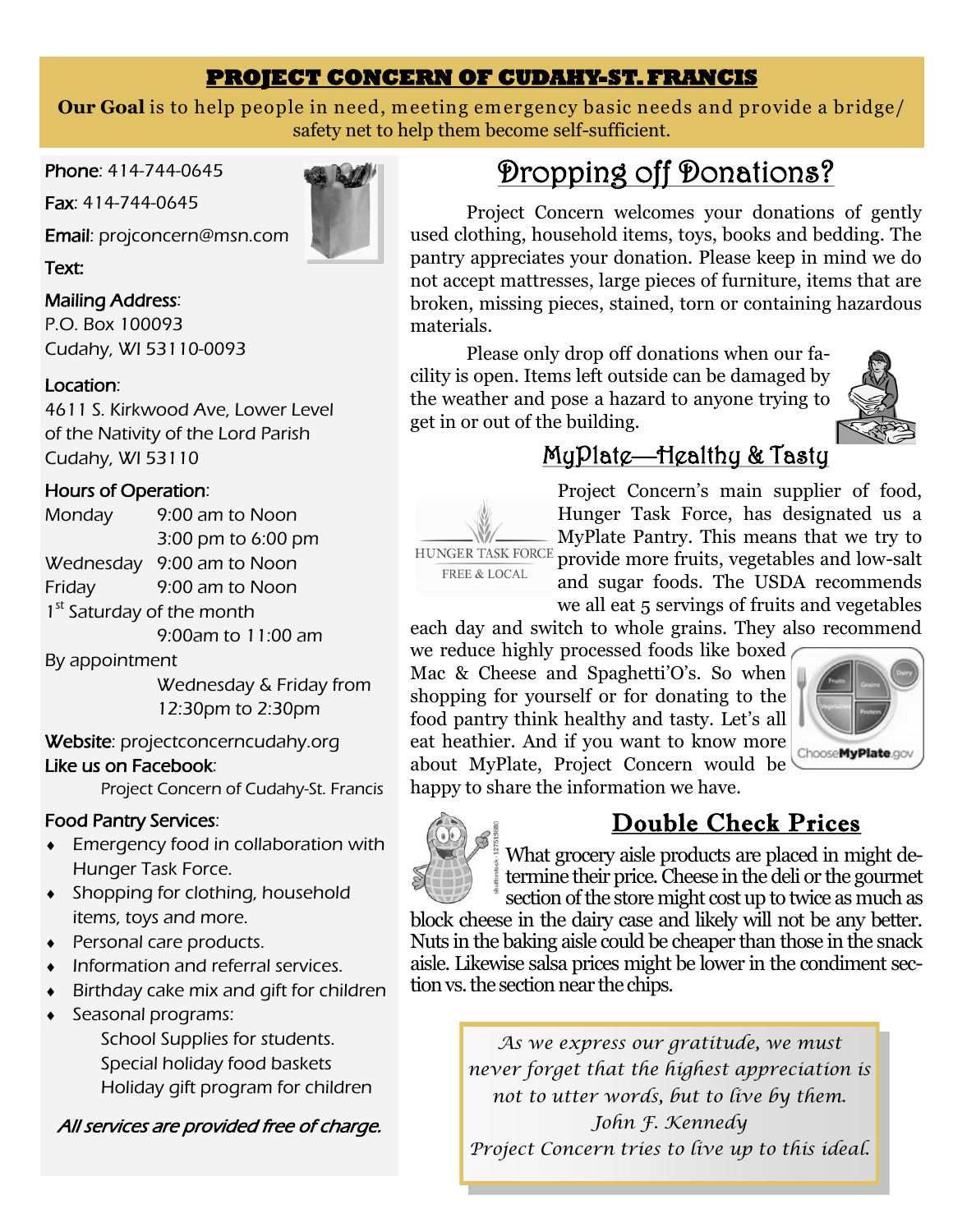## **CUDAHY-ST. FRANCIS INTERFAITH PROGRAM FOR THE ELDERLY**

## **Our Goal** is to help senior neighbors rem ain independent and safely in their hom es.

#### HELP FOR SENIORS

CSFI provides help doing yard work in spring, summer, and fall. If seniors needs assistance with chores, they should contact the CSFI office early during the appropriate season to sign up for help. We have a limited number of volunteers, so to make sure you get the help you need, it would be advisable to sign up early.

## MEMORY CAFÉ

Memory Cafes are places where persons with Mild Cognitive Impairment, Alzheimer's or a related dementia can go with their care partners to socialize and have fun with other people going through similar things. Attend a café and plan on having fun. There is a café at St. Francis Brew Pub on the first Thursday of the month from 4:30 to 6:00pm. There are several cafes located in Milwaukee County. For more info contact the Milwaukee County Department on Aging.

## Ī RESOURCE NUMBERS

2-1-1 IMPACT 24 hour helpline Aging Resource Center of Milwaukee County - (414) 289-6874 Hunger Task for Senior Benefit Specialist - (414) 588-7132 SDC Senior Benefit Enrollment Service - (414) 906-2706 JFS Counseling for Disabled Seniors (414) 390-5800 Domestic Violence 24 hour hotline—1−800−799−7233

# Recipe Corner

## Fresh Broccoli Salad

#### **Ingredients**

2 Tbs. cider vinegar 2 Tbs lemon juice  $1/4$  c. reduced-fat mayonnaise  $2$  Tbs cup sugar 1 Tbs. prepared mustard 1/2 teaspoon garlic salt<br>3 oz. cream cheese, softened 1/8 teaspoon pepper 3 oz. cream cheese, softened 7 c. small broccoli florets (about 1-1/4 pounds) 6 oz. fresh mushrooms, stems removed, chopped 8 bacon strips, cooked and crumbled  $1/2$  c. raisins

- 3 Tbs. chopped red onion
- Lemon wedges, optional

## **Directions**

Place the first eight ingredients in a blender; cover and process until smooth. In a large bowl, combine broccoli, mushrooms, bacon, raisins and onion. Pour dressing over salad; toss to coat. Refrigerate until serving. If desired, serve with lemon wedges.

Yield: 6 servings (1 cup each). Originally published as Fresh Broccoli Salad with Lemon in Taste of Home June/July 2014



Phone: 414-483-4474

Fax: 414-483-4476

Email: csfinterfaith@hotmail.com

#### Mailing Address:

P.O. Box 100095 Cudahy, WI 53110-0095

## Location:

4611 S. Kirkwood Ave, Lower Level of the Nativity of the Lord Parish Cudahy, WI 53110

## Hours of Operation:

Monday 8:30 am to 3:30 pm Wednesday 8:30 am to 12:30 pm Friday 8:30 am to 12:30 pm 1st Saturday of the month

8:30 am to 11:00 am

Website: csfiprogram.org Like us on Facebook:



CSFI Program for the Elderly

## Services for Senior Neighbors:

- Information
- Referrals to other programs.
- ◆ Resources on health, finances & more.
- $\leftarrow$  Help around the house
- Personal visits by phone or in person.
- Lending library of durable medical equipment for all ages.

## Medical Lending Library

This is a free service to all residents of Cudahy and St Francis regardless of age. Types of equipment available are:

- canes
- walkers,
- raised toilet seats wheelchairs

tub chairs

• and more

Equipment can be borrowed for an initial 90 days and if necessary may be renewed for an additional 90 days.